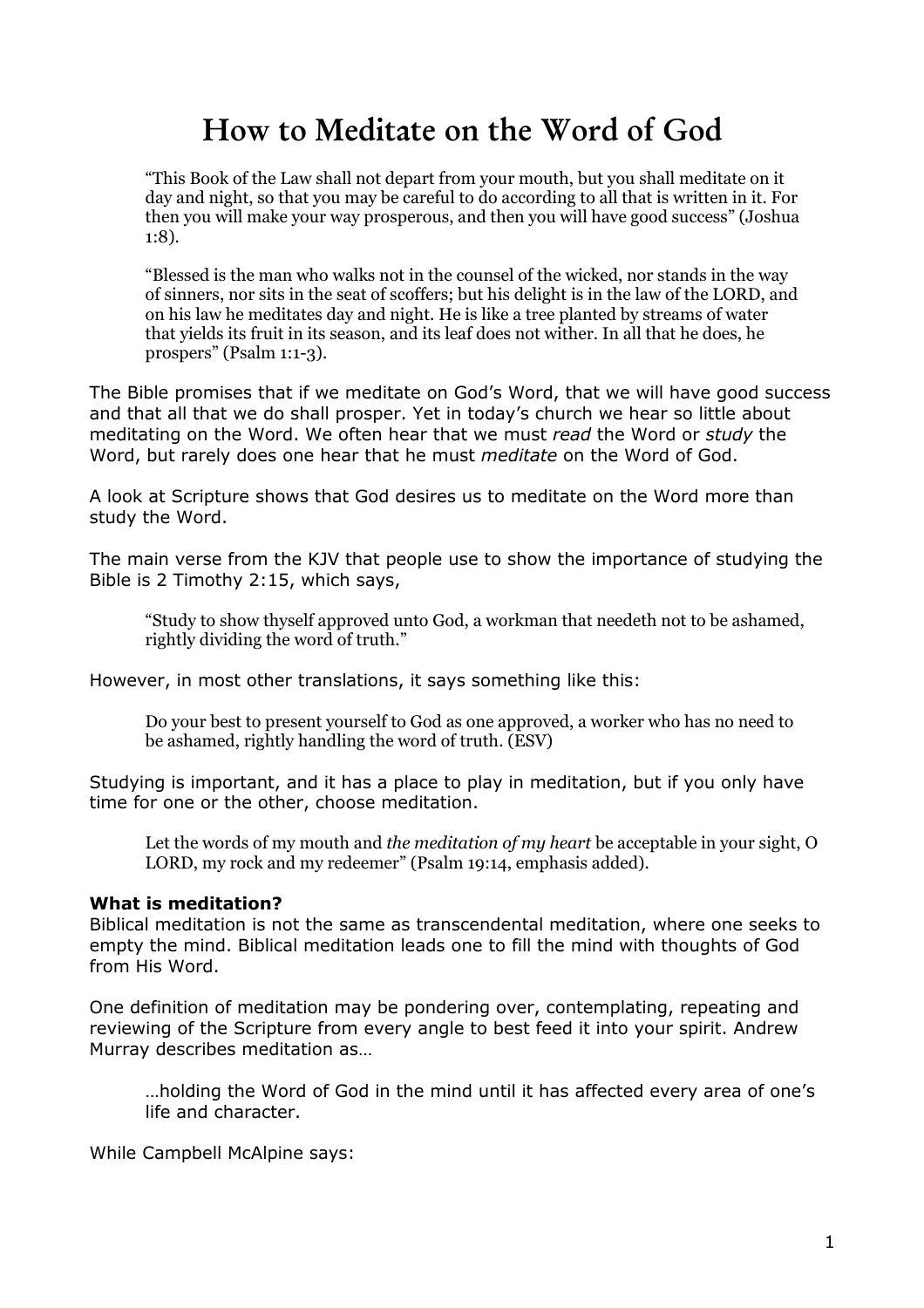Meditation is the devotional practice of pondering the words of a verse, or verses of Scripture, with a receptive heart, allowing the Holy Spirit to take the written Word and apply it as the living word to the inner being.

Selwyn Hughes, in his book Getting the Best Out of the Bible," opens up the various meanings of the Hebrew words translated meditate:

# "...on his law he meditates day and night" (Psalm 1:2).

The word used here is hagah which means to murmur (in pleasure), to ponder. Meditation is a pleasant 'murmuring' of Scripture to oneself.

## "...for I meditate on your statutes" (Psalm 119:99).

The word used here is *sicah* which means to reflect with deep devotion; to contemplate. Meditation is the quiet contemplation of and reflection on Scripture.

# "May the words of my mouth and the *meditation* of my heart be pleasing in your sight O Lord..." (Psalm 19:14).

The word used here is *higgayon* which means a musical notation, a murmuring sound. Meditation is a musical repetition of God's Word.

## "Meditate upon these things..." (1 Timothy 4:15, KJV)

The word used here is *meletao* which means to ponder carefully with the mind: to muse upon. Meditation is careful and prayerful reviewing of the Scripture.

Mr. Hughes then goes on to describe the idea of meditation is similar to a cow chewing the cud. First, the cow gulps down the food. Later, she regurgitates it out of her stomach back into her mouth. She does this several times, so that the food is thoroughly digested and absorbed into the bloodstream. Mr. Hughes then says:

Rumination and meditation are parallel words. When a Christian takes a phrase or verse of Scripture and begins to meditate upon it, the power that is resident in God's Word is absorbed into one's inner being, producing spiritual energy and faith.

### When and where should one meditate?

Joshua 1:8 and Psalm 1:2 both state "day and night." We should always be meditating on the Word of God, as long as it doesn't interfere with our present work or activity.

Deuteronomy 6:4-9 gives some further insight:

Hear, O Israel: The LORD our God, the LORD is one. You shall love the LORD your God with all your heart and with all your soul and with all your might. And these words that I command you today shall be on your heart. You shall teach them diligently to your children, and shall talk of them when you sit in your house, and when you walk by the way, and when you lie down, and when you rise. You shall bind them as a sign on your hand, and they shall be as frontlets between your eves. You shall write them on the doorposts of your house and on your gates (emphasis added).

When you sit in your house, when you walk by the way, when you lie down, when you get up...all are good opportunities to meditate on the Word. Driving to work or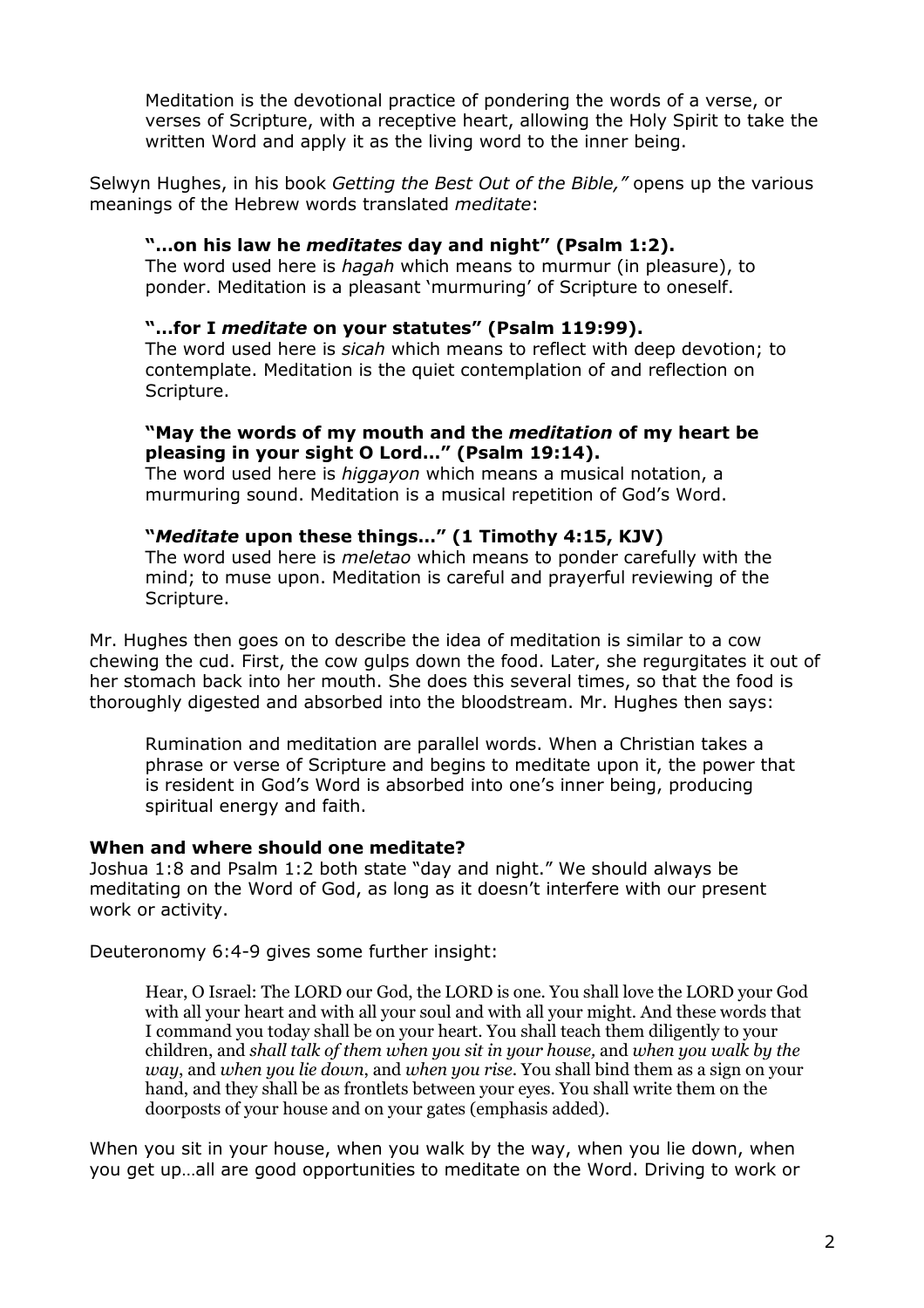school, standing in line, during lunch (if you're by yourself), during breaks, Almost anytime is a good time to meditate.

# **How to meditate?**

There are various methods of meditation. In this little study, we'll just touch on them. You'll need to explore and experiment with each one for yourself.

- 1. Ask God for enlightenment. As you read the Word, and as you begin meditating, ask God to open His Word up to you. Pray that your mind may be renewed, and ask Him for insight into how His Word should be applied in your life, business and relationships.
- 2. Record your thoughts, Simply put, what does the verse say to you? How does it apply to your life? How does it shed light on another portion of Scripture or truth that you already know? Sometimes pen and paper can make all the difference in the world of what you get out of a passage of Scripture.
- 3. Emphasize each word of the verse. Think about what each word means and how the meaning changes with each emphasis. For example,

**Do not be** conformed to this world, but be transformed by the renewal of your mind... This is a command to be obeyed. I am not to do something, and I am to do something.

Do not be **conformed** to this world, but be transformed by the renewal of your mind... I am not to be conformed, shaped or molded to what this world thinks is right or wrong. I'm not to allow outside pressures to shape me, whether it be the culture, family, friends, peers, co-workers, the education system, or television.

Do not be conformed to this world, but be transformed by the renewal of your mind... I'm not to be like the world. In many ways, what the world loves, I'm to hate, and what the world hates, I'm to love.

- 4. Memorize the verse. Get the Word into you so that you can recall it during the day. Practice letting the verse go out of consciousness, then bring it back.
- 5. Analyze the verse. How does the verse apply to me, and how do I perform it? Does the verse contain teaching, reproof, correction, or training in righteousness (see 2 Timothy 3:16-17)? Do I see Jesus Christ in the verse?

A couple of methods to analyze a verse are the COMB and SPECK methods.

COMB is partially studying the verse, looking for:

C: Context O: Other related Scriptures

- M: Meaning of Words
- **B: Background**

While SPECK asks: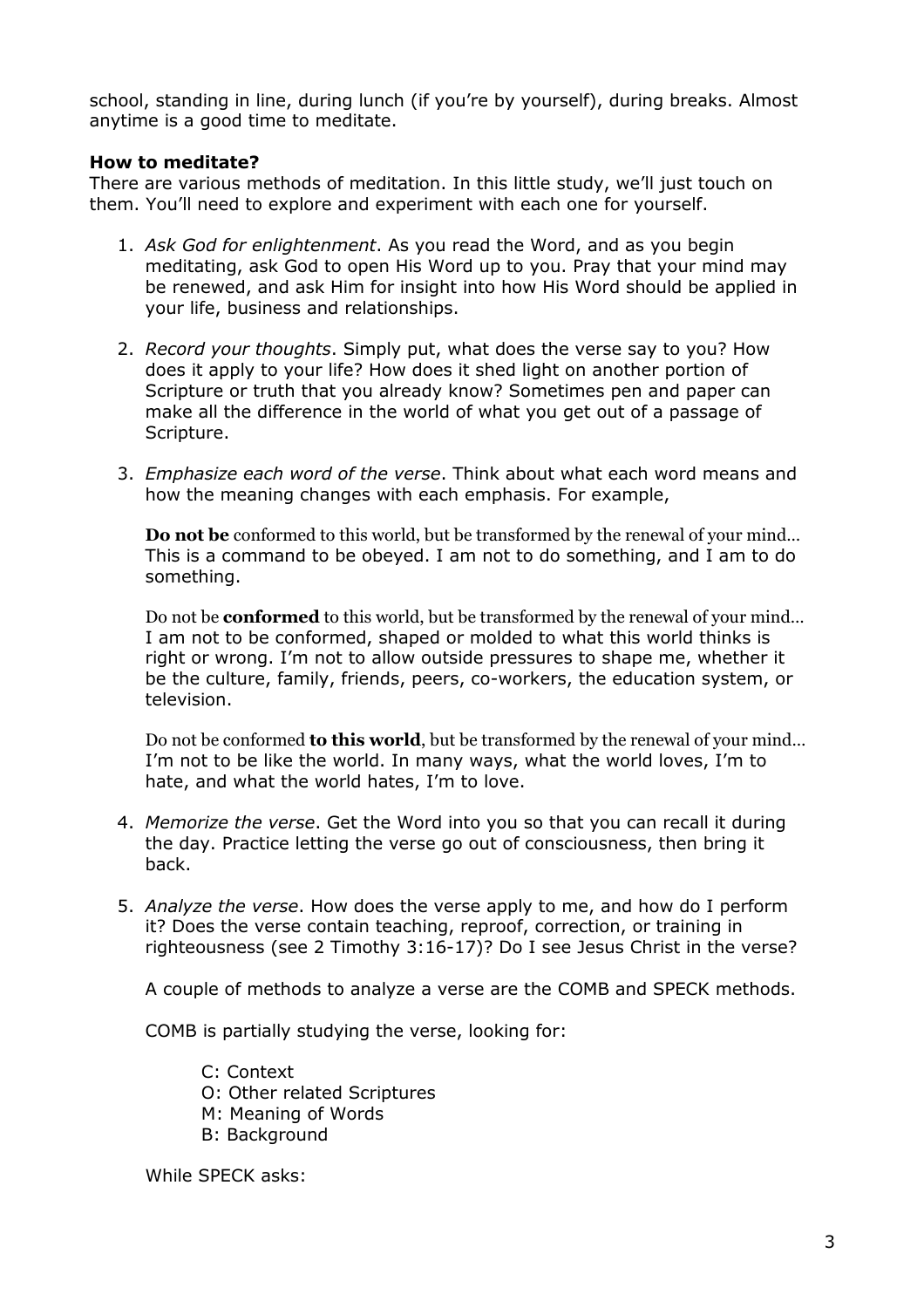- Is there a  $sin$  for me to avoid?
- Is there a **promise** to claim? A **praise** to give? A **prayer** to pray?
- Is there an **example** for me to follow?
- Is there a **command** for me to obey?
- Is there knowledge for me to learn, especially about God the Father, Jesus Christ, or the Holy Spirit?
- 6. Personalize the verse. Put yourself in the verse. List all the ways you can use this verse. Be specific. How does the verse speak to a present need? How does the verse apply to your life?
- 7. Visualize the verse. Visualize the store in the passages, but also imagine the results in your own life as you begin to apply this verse. If you are reading a story from the Gospels or elsewhere, picture what is happening: What noises are there? What smells? What is the weather like? What is the attitude of the people? How do you react to what is being said? For example, on the Sermon on the Mount, was Jesus sitting down, standing up, moving around? How big was the crowd? Was it just a handful of people, a few hundred or a few thousand? (Listening to a Bible on tape may help with visualizing.)
- 8. Paraphrase the verse. Rewrite the verse in your own words. Apply it to your present circumstances. Try using as few words as possible.
- 9. Sing the verse. Either sing the words directly, or make up words that fit the verse, and maybe what you've learned or how it applies to your present situation. Use it to praise God and to encourage yourself. Write a song about the story in the passage.
- 10. Vocalize the verse. Pray the verse back to God, asking Him to give you more light on the verse, and to help you put it into practice. Share what you've learned with others. Think "out loud," confessing the Word to yourself, God, and the devil. "Preach" the Word (even if no one else hears you). Think how you would explain the verse to someone else. Throughout the day, talk the verse to yourself, God, the devil, and others. Deuteronomy 6, that we looked at earlier, specifically mentions teaching the Word to our children.
- 11. Ask questions. Along with the COMB and SPECK above, ask Who, What, Where, When, Why, How. Write down and think about any other questions that may come to mind.

### What to meditate on

One question that arises is what to meditate on. Of course, a verse-by-verse meditation of the Bible would be ideal, but it's not always the most practical. If you are using a Bible reading plan, such as reading the Bible through in a year or a few months, to meditate on each and every verse would consume all of your time. Listed here are four ways to find passages to meditate on:

1. Just meditate. Instead of reading through the Bible in a short amount of time (a few months or a year), just read a few verses every day and meditate on them, slowly progressing through the Bible. You may want to choose a specific book, work through it, then choose another book until you've completed the Bible. You may want to start in Matthew, and read